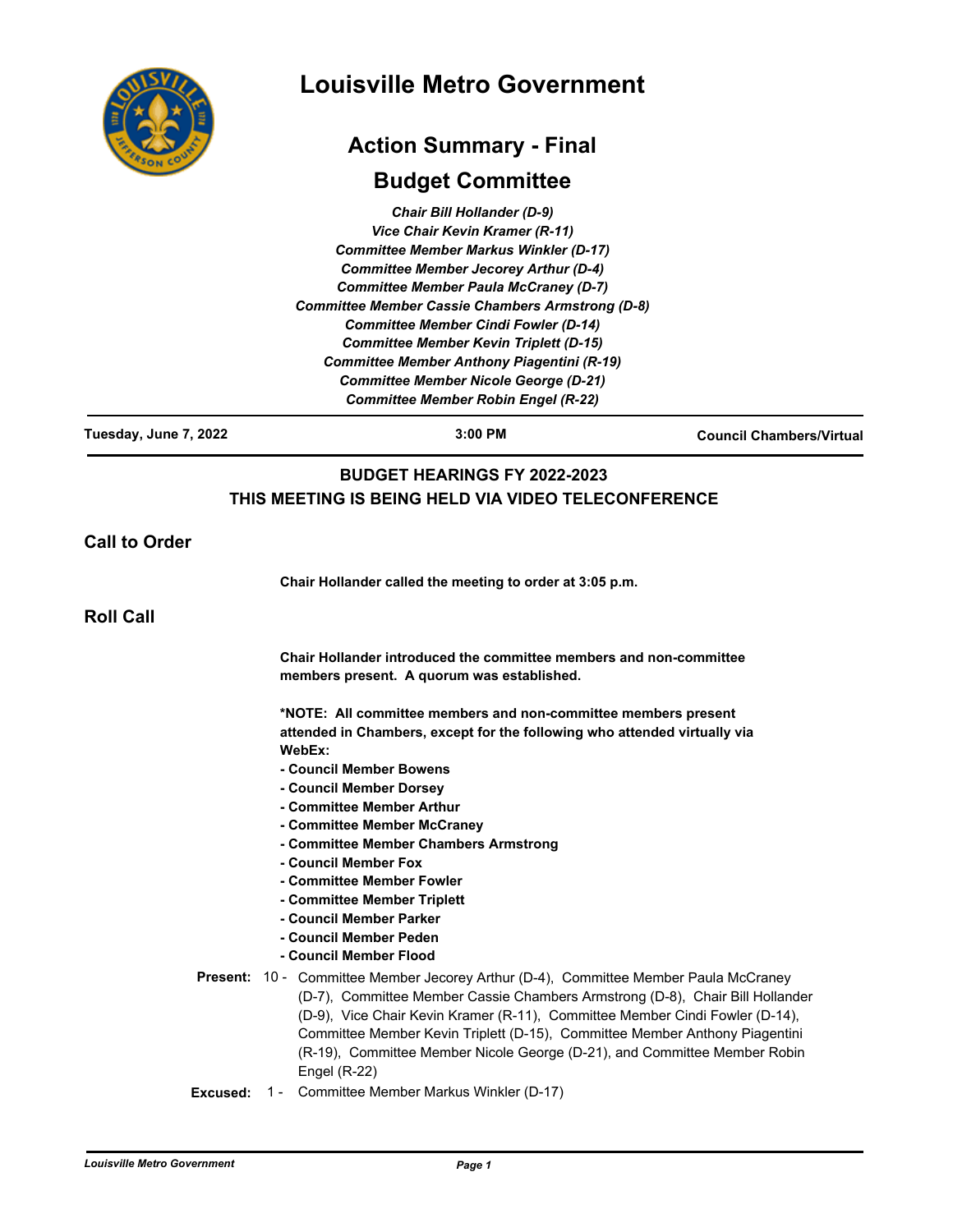#### **Non-Committee Member(s)**

**Council Member Angela Bowens (D-1), Council Member Keisha Dorsey (D-3), Council Member Mark Fox (D-13), Council Member Marilyn Parker (R-18), Council Member James Peden (R-23), Council Member Madonna Flood (D-24), and Council Member Amy Holton Stewart (D-25)**

#### **Support Staff**

**LaTonya Bell, Council Financial Analyst Beth Stenberg, Council Financial Analyst**

### **Clerk(s)**

**Cheryl Woods, Assistant Clerk Olivia Bennett, Assistant Clerk Sonya Harward, Clerk**

#### **Departments/Agencies**

#### [ID 22-0468](http://louisville.legistar.com/gateway.aspx?m=l&id=/matter.aspx?key=59976)

#### **Emergency Services**

*Attachments:* [Emergency Services - FY23 Budget Hearing Presentation.pdf](http://louisville.legistar.com/gateway.aspx?M=F&ID=72847ec0-3650-43e8-8337-97c501ced79f.pdf)

**Jody Meiman, Emergency Management Services Monica Harmon, Office of Management and Budget David Weathersby, Seven Counties Kevin Jones, Emergency Management Services Brian Schaefer, University of Louisville**

#### [ID 22-0469](http://louisville.legistar.com/gateway.aspx?m=l&id=/matter.aspx?key=59977)

#### **Louisville Fire Department**

**Attachments: Louisville Division of Fire Budget Hearing Presentation FY2023 -**6-7-22.pdf [Louisville Fire Dept. Handout.pdf](http://louisville.legistar.com/gateway.aspx?M=F&ID=48672ac1-9252-4a22-b4c2-f4d976fa9cae.pdf)

> **Greg Fredrick, Louisville Fire Department Monica Harmon, Office of Management and Budget**

#### [ID 22-0470](http://louisville.legistar.com/gateway.aspx?m=l&id=/matter.aspx?key=59978)

**Louisville Free Public Library**

*Attachments:* [LFPL Budget Presentation 2023.pdf](http://louisville.legistar.com/gateway.aspx?M=F&ID=9d894982-e161-41cf-8ae1-6b939ffec5ca.pdf)

**Lee Burchfield, Louisville Free Public Library Monica Harmon, Office of Management and Budget Aaron Jackson, Office of Management and Budget**